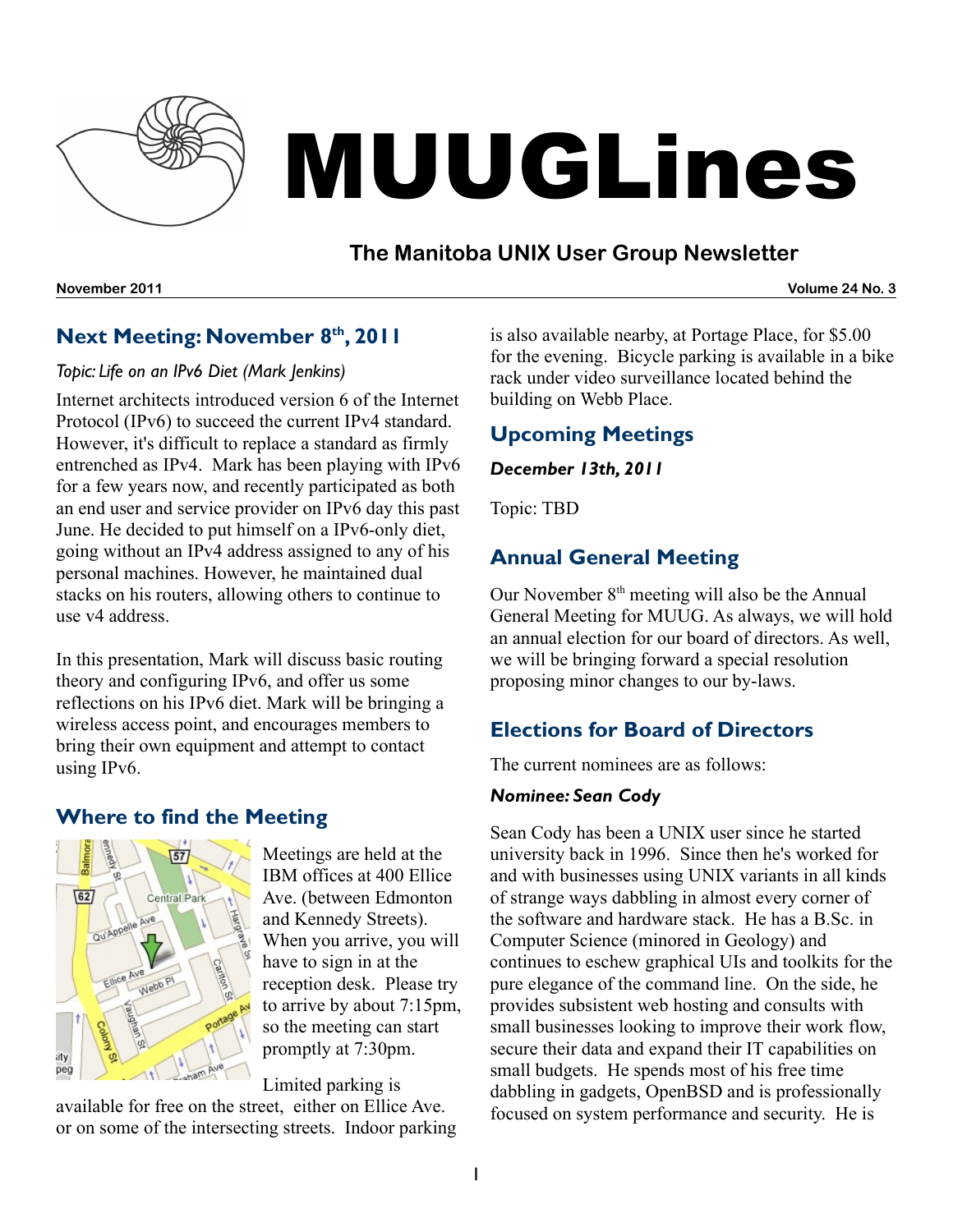also an occasional contributor to and editor of the OpenBSD Journal (undeadly.org).

#### *Nominee:Trevor Cordes*

Trevor Cordes has owned and operated Tecnopolis Enterprises – a computer VAR, programming and consultancy company – since 1999. Linux and open source have been the keystone of Tecnopolis since 2000 with the introduction of Linux-based appliances which today are critical to the operation of over 20 local small businesses. Trevor was President of the Atari ST User's Group in 1995 and 1997-1999, and also holds a B.Sc. (CompSci) from the University of Manitoba. His main workstation runs Fedora.

#### *Nominee: Gilbert Detillieux*

Gilbert Detillieux has been working with UNIX as a programmer, system administrator, and trainer since 1980. He worked as a computer consultant specializing in UNIX, from 1983 to 1989, and is currently working as a Systems Analyst for the University of Manitoba's Department of Computer Science, where's he's worked since 1989, installing, supporting and upgrading the department's network and UNIX server infrastructure. He was co-founder and past president of the Technical UNIX User Group (now MUUG), and has been an active member of the MUUG board ever since.

#### *Nominee: Michael Doob*

Michael Doob is a member of the Mathematics Department at the University of Manitoba. He has been using UNIX since 1990, primarily as a working environment for mathematical publishing. He has been a member of MUUG for the last decade and has given a number of presentations for that group.

#### *Nominee: Robert Keizer*

Robert Keizer is currently a Systems Administrator at Thinkbox Software. Before that he was a Systems Administrator at Prime Focus and Les.net. His interests include Single System Images and Distributed Computing.

#### *Nominee: Katherine Scrupa*

Katherine has been using Linux exclusively at home for four years, during which she has also been a member of MUUG. Promoting her learning experiences and solutions to benefit others, her blog

can be located at uniquegeek.blogspot.com. Her educational pursuits in Computer Science at U of M led her to a Network Technology CCNA program (Hons.) at Red River College in 2010, with emphasis on working with Linux, cabling, and network equipment.

#### *Nominee: Doug Shewfelt*

Doug Shewfelt first encountered UNIX in 1980 at the University of Manitoba. He has been worked in various IT positions for the City of Winnipeg since 1985, and currently provides system and database administration support for the City. He has been a member of the MUUG board for the past several years.

#### *Nominee:AdamThompson*

Adam has over 20 years' experience in the IT field, ranging from Programmer to Network Administrator to Chief Technology Officer & VP. He first used UNIX (although he didn't know it) in 1988 while playing NetHack on the QNX BBS in Ottawa. He first ran into UNIX professionally in 1990, and started using Linux in 1991. Adam is the author of several termcap $(5)$  and terminfo $(5)$  entries, deployed the first cross-platform, public, networked instant-messaging system in Manitoba, and installed the first UnixWare system in Manitoba. He has developed several UNIX/Linux courses, and has also taught RDBMS administration. Adam has been a member of MUUG since 1995, and a board member for most of the last decade.

#### *Nominee: Brad Vokey*

Brad Vokey is the owner of Fortress Software Inc. and the creator of the Matchmaker Fundraiser (a fundraiser that "matches up" over 1 million high school students across Canada and the U.S. during Valentine's). Brad started the company in 1985 using Apple II computers writing the original program entirely in 6502 machine language. The program migrated to 68000 machine language (on Atari ST computers) in 1986 and then eventually to C (and Atari TT computers) soon after. The original C program is still very much alive to this day and is constantly being tweaked and added to every year. Brad has served on the board of the Atari ST Users Group (STUG) until its dissolution in 2000 and has been a member of MUUG since 2006. He was first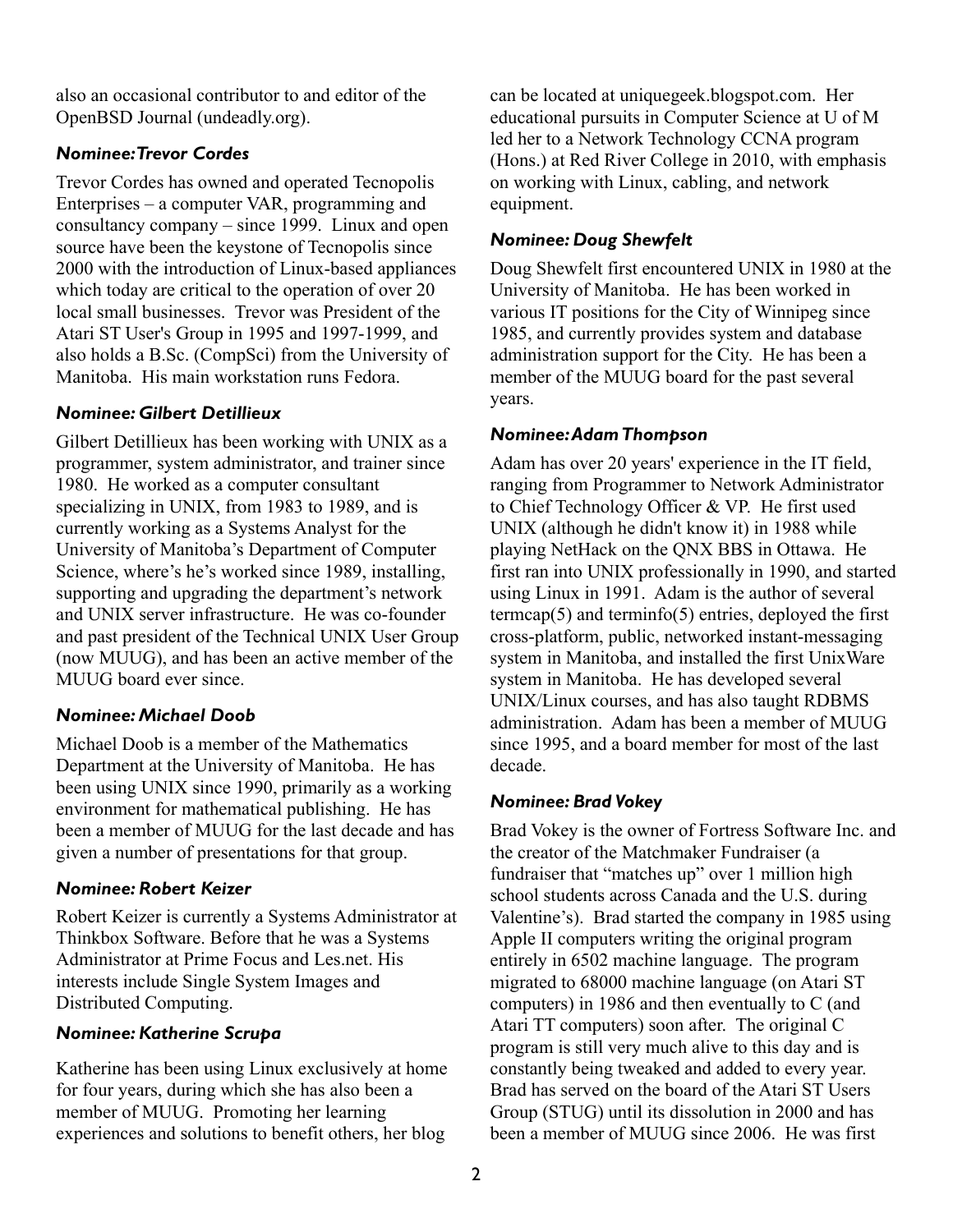exposed to Linux in 1999 with Mandrake 6.0, uses Linux on a daily basis on his company's firewalls, and is looking forward to converting his entire office to Linux "sometime" in the future.

#### **Special Resolution**

It has been nine years since we last updated the MUUG by-laws. (You can find the current by-laws at **<http://www.muug.mb.ca/pub/bylaws/oct2002.pdf>**.) After reviewing the by-laws of the group, we recommend the following changes.

#### *Special Resolution #2011-01 to Amend the By-Laws of the Manitoba UNIX User Group*

We, the undersigned, hereby resolve that the By-Laws of this Group be amended pursuant to paragraph 12 as follows:

1. Add to paragraph 1 two new clauses:

(g) "mailed" means delivered in written form, or any functionally or legally equivalent form, by any service the Board deems as generally reliable and suitable as postal service for the relevant purpose.

(h) "written" and "in writing" shall include any functionally or legally equivalent form of communication, specifically including digital forms where applicable.

/\* This will allow us to use email or other more modern forms of communication wherever they would be more appropriate than sending mail through Canada Post, as well as allowing for members with disabilities (e.g. blindness). \*/

2. Alter paragraph 4, clause (g) from "except as provided in paragraph 5, clause (ii) C" to "except as provided in paragraph 4, clause (a)(ii) C".

/\* Typo that no-one noticed in 9 years, apparently. \*/

3. Alter paragraph 5 clause (b) from "as long as his successor remains President and he remains a Member" to "as long as he remains a Member and his successor remains President".

/\* It's never been an issue, but this removes the slight ambiguity in the way it's worded right now and makes it unambiguous. \*/

3. Alter paragraph 11, clause (i) iii to instead be clause (i) iv.

4. Alter paragraph 11, clause (i) ii to instead be clause  $(i)$  iii.

5. Add to paragraph 11 a new clause (i) ii:

ii) The board shall appoint a Banking Committee pursuant to paragraph 5 clause (i) consisting of at least three Members in good standing, one of whom shall be the Treasurer. These members may be made Honorary Members, per paragraph 4 clause a ii B, if necessary to ensure the continued operation of the Group. In addition to the powers delegated under paragraph 5 clause (i), the Banking Committee and its Members shall abide at all times by the Duties laid out in paragraph 5 clause (f).

6. Alter paragraph 11, clause (i) iii from "Deposits may be made by any of the Officers of the Group" to "Deposits may be made by any of the members of the Banking Committee".

7. Alter paragraph 11, clause (i) iv from "require the signatures of any two of: the President, Vice-President, Secretary, or Treasurer" to "require the signatures of any two of the members of the Banking Committee".

/\* These changes are required both to ensure continuity of MUUG's operations from year to year, and to make it easier for the us to comply with Canadian law. \*/

Signed,

Adam Thompson Gilbert Detillieux Doug Shewfelt Trevor Cordes Rob Keizer

Accepted and published by the Secretary on October 25th 2011.